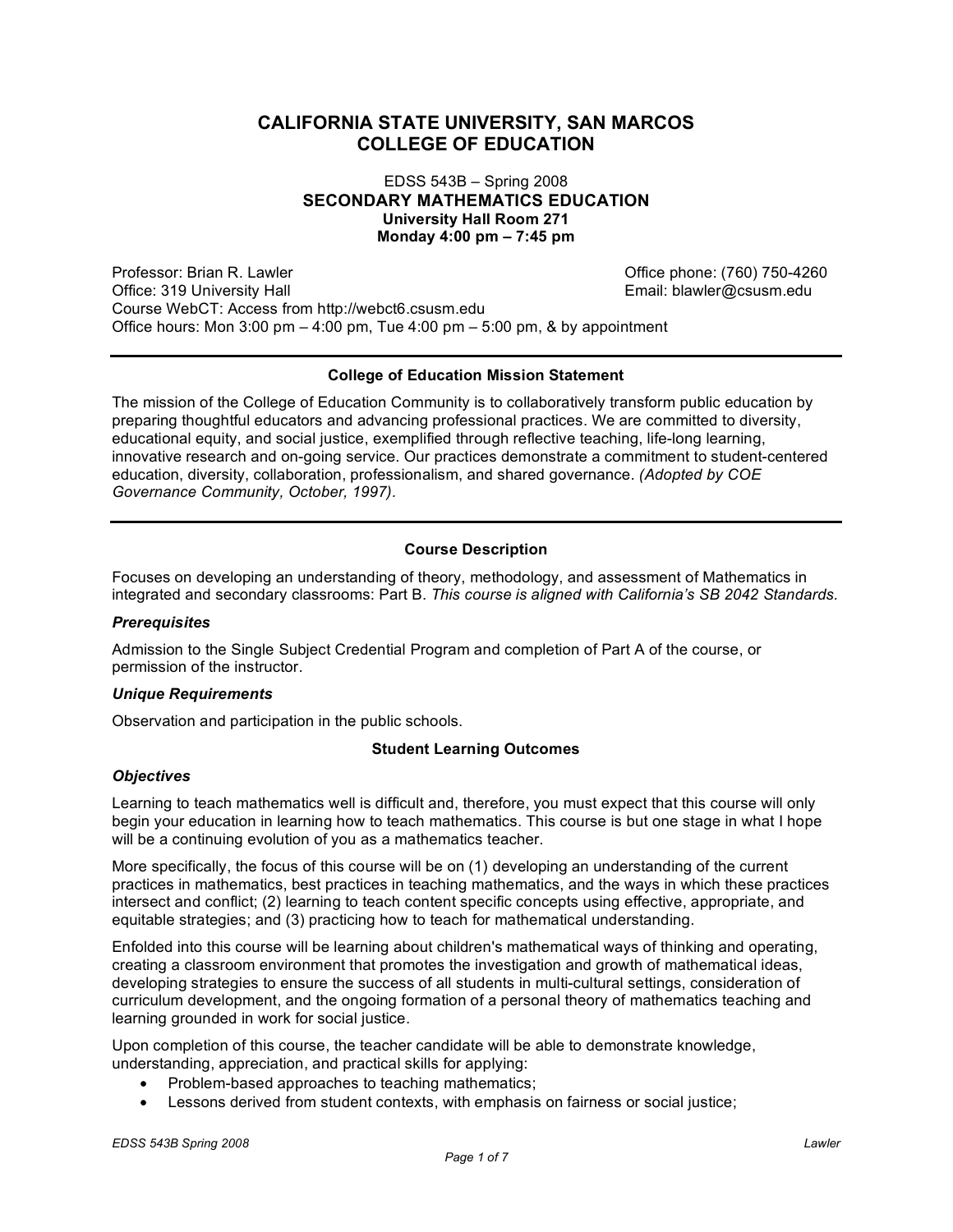- Tools to analyze and assess student mathematical understanding;
- Structures to support equitable mathematical learning in heterogeneous classrooms, especially group activity, student-to-student interaction, the design of rich tasks, and the maintenance of high cognitive demand;
- Observation and reflection as an integral part of practice; and
- A personal agenda for continued growth as a professional and leader in mathematics education.

## *Teacher Performance Expectation (TPE) Competencies*

The course objectives, assignments, and assessments have been aligned with the CTC standards for Single Subject Credential (Mathematics). This course is designed to help teachers seeking the California Single Subject Credential (Mathematics) to develop the skills, knowledge, and attitudes necessary to assist schools and district in implementing effective programs for all students. The successful candidate will be able to merge theory and practice in order to realize a comprehensive and extensive educational program for all students.

The following TPEs are given primary emphases:

- TPE 1b Subject Specific Pedagogical Skills for Single Subject Teaching (Mathematics)
- TPE 2 Monitoring Student Learning During Instruction

The following TPEs are given secondary emphases:

- TPE 3 Interpretation and use of assessments<br>TPE 4 Making content accessible
- Making content accessible
- TPE 5 Student engagement
- TPE 6c Developmentally appropriate practices in grades 9-12
- TPE 6d Developmentally appropriate teaching practices for special education: Teaching the special education population in the general education environment
- TPE 7 Teaching English learners
- TPE 8 Learning about students
- TPE 9 Instructional planning
- TPE 10 Instructional time
- TPE 11 Social environment
- TPE 13 Professional growth
- TPE 14 Educational technology in teaching and learning
- TPE 15 Social justice and equity

## *Authorization to Teach English Learners*

This credential program has been specifically designed to prepare teachers for the diversity of languages often encountered in California public school classrooms. The authorization to teach English learners is met through the infusion of content and experiences within the credential program, as well as additional coursework. Students successfully completing this program receive a credential with authorization to teach English learners. *(Approved by CCTC in SB 2042 Program Standards, August 02)*

## **Course Requirements**

## *Required Texts*

Abbot, E. A. (1992). *Flatland: A romance of many dimensions.* Dover. (Originally published in 1884.) [\$3.99]

California Department of Education (2005). *Mathematics framework for California public schools: Kindergarten through grade twelve*. Sacramento, CA: Author. [http://www.cde.ca.gov/ci/ma/cf/ index.asp]

Cohen, E. G. (1994). *Designing groupwork: Strategies for the heterogeneous classroom*. New York: Teachers College Press. [\$19.95]

Driscoll, M. J. (2007). *Fostering geometric thinking: A guide for teachers, grades 5-10*. Portsmouth, N.H.: Heinemann. [\$24.50]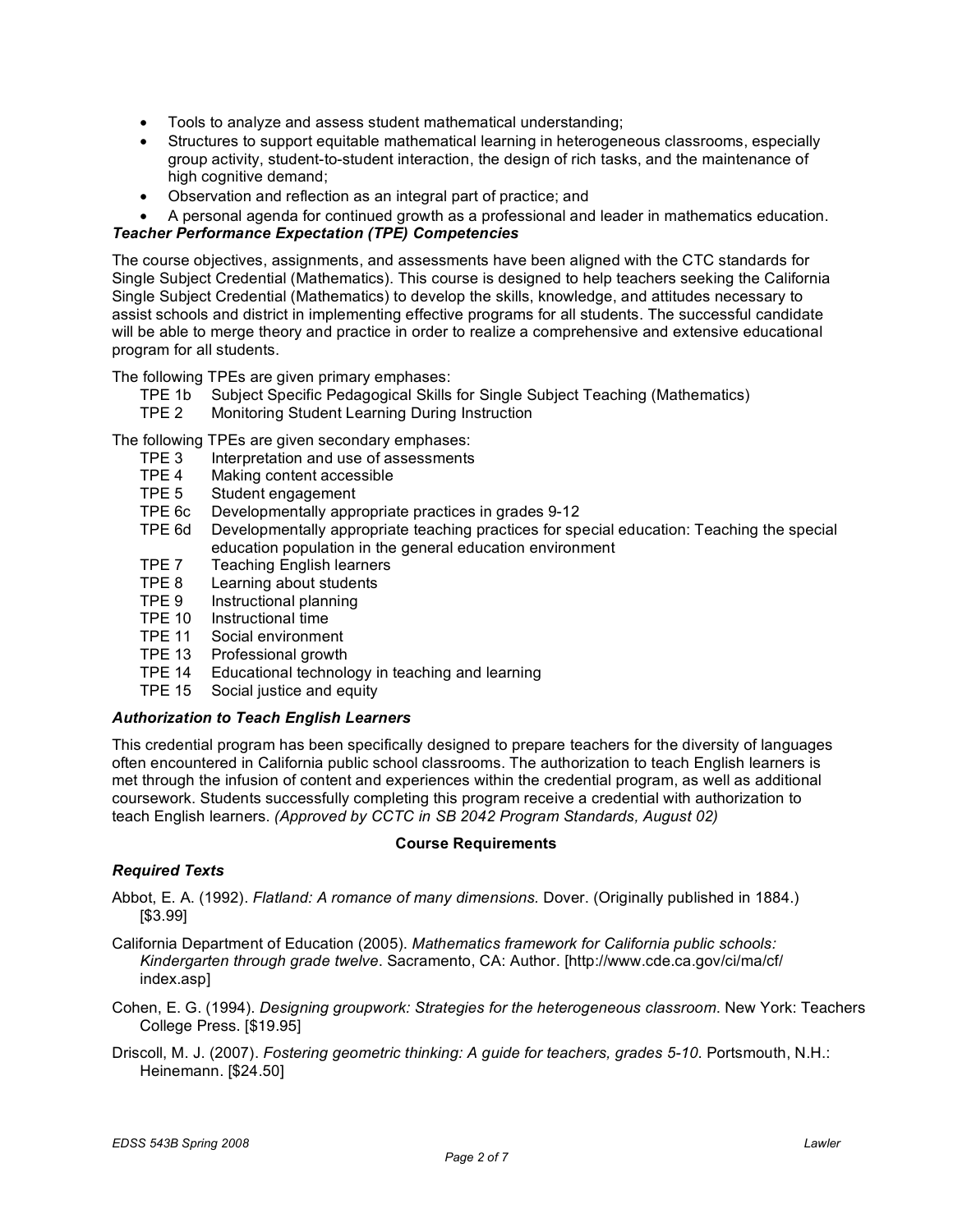- Fendel, D. M., Resek, D., Alper, L., & Fraser, S. (1997). *Interactive Mathematics Program Year 3: The Orchard Hideout Teacher's Guide*. Berkeley: Key Curriculum Press. [purchase by phone, view online http://www.keypress.com/x5480.xml, \$24.95]
- National Council of Teachers of Mathematics (2000). *Principles and standards for school mathematics*. Reston, VA: Author. [An overview of this document can be found at http://standards.nctm.org/ (NCTM members have full access).]

STAR Test Blueprints for Standards Items: [http://www.cde.ca.gov/ta/tg/sr/blueprints.asp]

\*Several other readings are required and will be available for download.

#### *Additional Required Materials*

Electronic or Paper method to complete and possibly submit work during class (including gridded paper); Graphing calculator, or equivalent technology, for use during class; and WebCT access

#### *Course Assignments*

*Flatland Lesson* (5%) – Working in small groups, teacher candidates will design a lesson (likely to last more than one day) based upon the book *Flatland.* This project will involve two main components, an overview of the entire lesson and a sample one-day lesson plan. The lesson plan will be submitted utilizing the 4-column design, and will reflect the intentions of the *Thinking Through a Lesson Protocol*. In this assignment, you will begin to move beyond the simple borders of the 4-column design in order to appropriately respond to the prompts of the *Thinking Through a Lesson Protocol.*

*Mathematics and Social Justice Lesson* (5%) – Working individually, teacher candidates will locate and share a sample mathematics lesson embedded in a theme of social justice. You will compose an appropriate introduction to and overview of the lesson (which may be designed to last more than one day). You will also construct a lesson plan, based upon the 4-column format, for one day of this lesson. This one-day lesson plan should exhibit thoughtful consideration of the questions posed in the *Thinking Through a Lesson Protocol.* This lesson overview and specific lesson plan will be shared with your classmates. As a result, each of us will have several lessons available in our resources.

*Interview* (20%) – In a small group, teacher candidates will design prompts and/or a task to interview a student, grades 6-10. This interview protocol will be designed to further understand something about the student's geometric ways of thinking. Each of you will carry out an actual student-interview based on this protocol. You will return to your group to analyze the students' replies. The purpose of this activity is to get you to begin thinking about students' mathematical understanding, to learn how to effectively pose questions and interpret the meaning of students' answers, and to provide you with an opportunity to interact with students about mathematics.

*Orchard Hideout Portfolio* (10%) – Teacher candidates will complete a portfolio of their mathematical investigation into the unit problem posed in *Orchard Hideout*. The format will match the structure assigned high school students at the conclusion of the unit.

*Lesson Design* (35%) – Working in small groups, teacher candidates will first compile resources on a predetermined mathematical topic (15%) and then design a lesson that you will present in a secondary class (20%). The purpose of this activity is to help you learn how to design effective mathematical activities, to provide you with an opportunity to begin compiling (and sharing) mathematical resources, and to provide an opportunity for you to practice teaching mathematics.

*Problem of the Week* (5%) – During the semester, teacher candidates will investigate 4 open-ended mathematical problems. Each of you will be asked to initiate and lead some classroom discussion (10-15 min.) of the problem by sharing your thinking about the task. At the end of the course, you will each select one problem to formally write-up using the 5-stage *Standard POW Write-Up* format.

*Reading Reflection Portfolio* (20%) – Teacher candidates will write weekly in conjunction with assigned readings and activities. These do not need to be highly formal or polished, and lengths will vary—expect between one to three pages, double spaced, each week. The emphasis should be on your thought processes, reactions, reflections, and connections. At the conclusion of the semester, these will be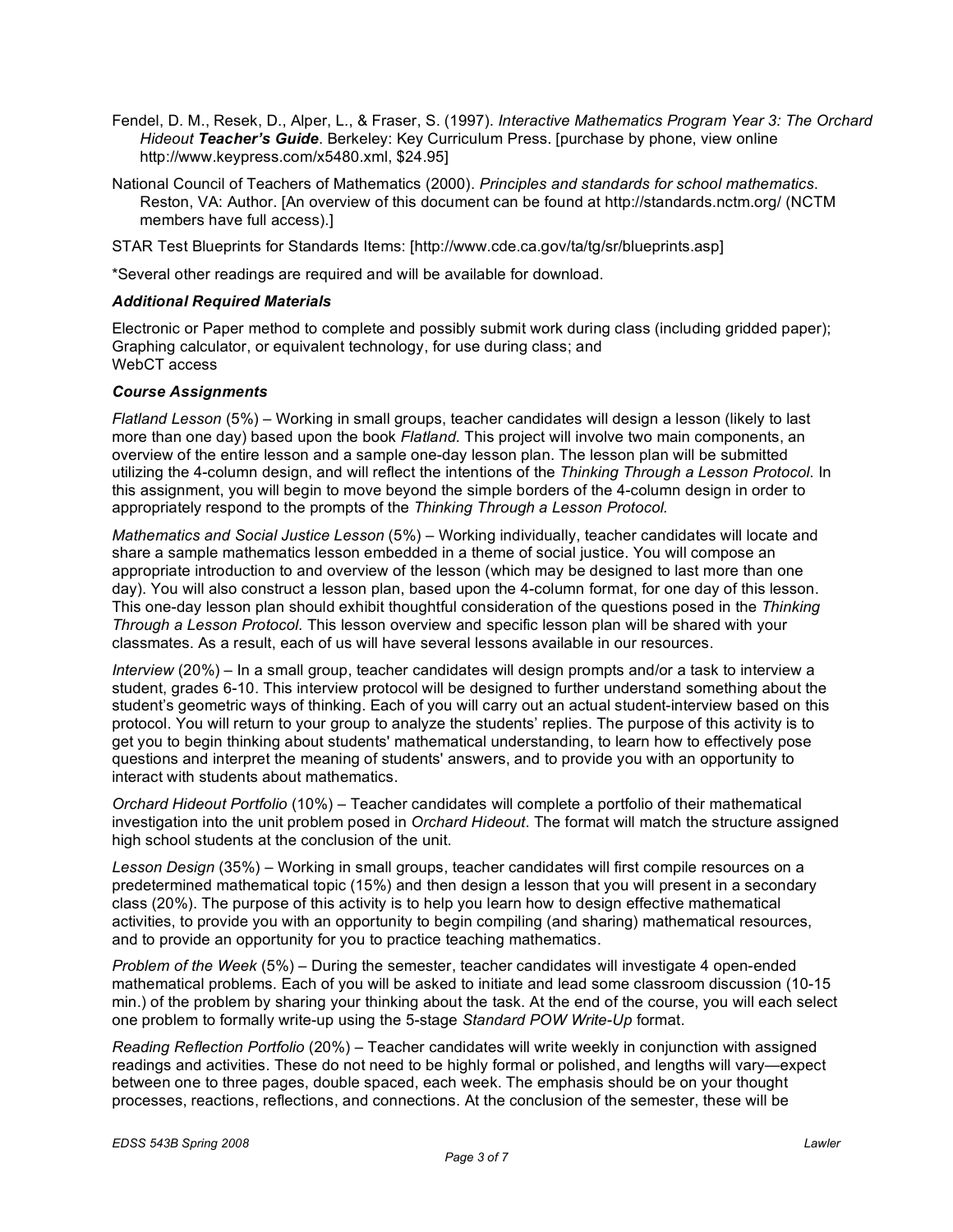assembled into a portfolio that includes a cover letter and table of contents, orienting the reader to 3 responses in particular that point to the important components of the course, for the portfolio's author.

## *Grading Standards*

Grades will be based on the following grading scale:

A………… 90 – 100% B………… 80 – 89% C………… 70 – 79% D………… 60 – 69% F…………Below 60%

Late submission of any assignment will be worth 50% of its maximum value, unless *prior arrangements* have been agreed to with the instructor.

Note: Students must maintain a B average in the credential program and obtain a grade of no lower than C+ in any individual course in order to receive credit for that course.

#### *College of Education Attendance Policy*

Due to the dynamic and interactive nature of courses in the College of Education, all students are expected to attend all classes and participate actively. At a minimum, students must attend more than 80% of class time, or s/he may not receive a passing grade for the course at the discretion of the instructor. *Individual instructors may adopt more stringent attendance requirements*. Should the student have extenuating circumstances, s/he should contact the instructor as soon as possible. *(Adopted by the COE Governance Community, December, 1997).*

*Course Attendance Policy:* excessive absences (non-extenuating circumstances) will result in the following grade reductions: absent more than 1 class => one grade lower; absent more than 1, up to 2 full classes => two grades lower; absent more than 2 classes => non-passage of course. Please discuss with me any extenuating circumstances that will cause you to miss class *prior* to your absence.

#### *All-University Writing Requirement*

All CSU students must demonstrate competency in writing skills as a requirement for graduation. At California State University San Marcos, students complete the graduation writing assessment through the All-University Writing Requirement. This requirement mandates that every course at the University must have a writing component of at least 2,500 words (approximately 10 pages). The writing requirement for this course will be met through weekly writings, student interview reflections, the creation of a lesson plan and mathematical resources, and the curriculum analysis assignment.

#### *Students with Disabilities Requiring Reasonable Accommodations*

Students with disabilities who require reasonable accommodations must be approved for services by providing appropriate and recent documentation to the Office of Disable Student Services (DSS). This office is located in Craven Hall 5205, and can be contacted by phone at (760) 750-4905, or TTY (760) 750-4909. Students authorized by DSS to receive reasonable accommodations should meet with their instructor during office hours or, in order to ensure confidentiality, in a more private setting.

#### *CSUSM Academic Honesty Policy*

"Students will be expected to adhere to standards of academic honesty and integrity, as outlined in the Student Academic Honesty Policy. All written work and oral presentation assignments must be original work. All ideas/materials that are borrowed from other sources must have appropriate references to the original sources. Any quoted material should give credit to the source and be punctuated with quotation marks.

Students are responsible for honest completion of their work including examinations. There will be no tolerance for infractions. If you believe there has been an infraction by someone in the class, please bring it to the instructor's attention. The instructor reserves the right to discipline any student for academic dishonesty in accordance with the general rules and regulations of the university. Disciplinary action may include the lowering of grades and/or the assignment of a failing grade for an exam, assignment, or the class as a whole."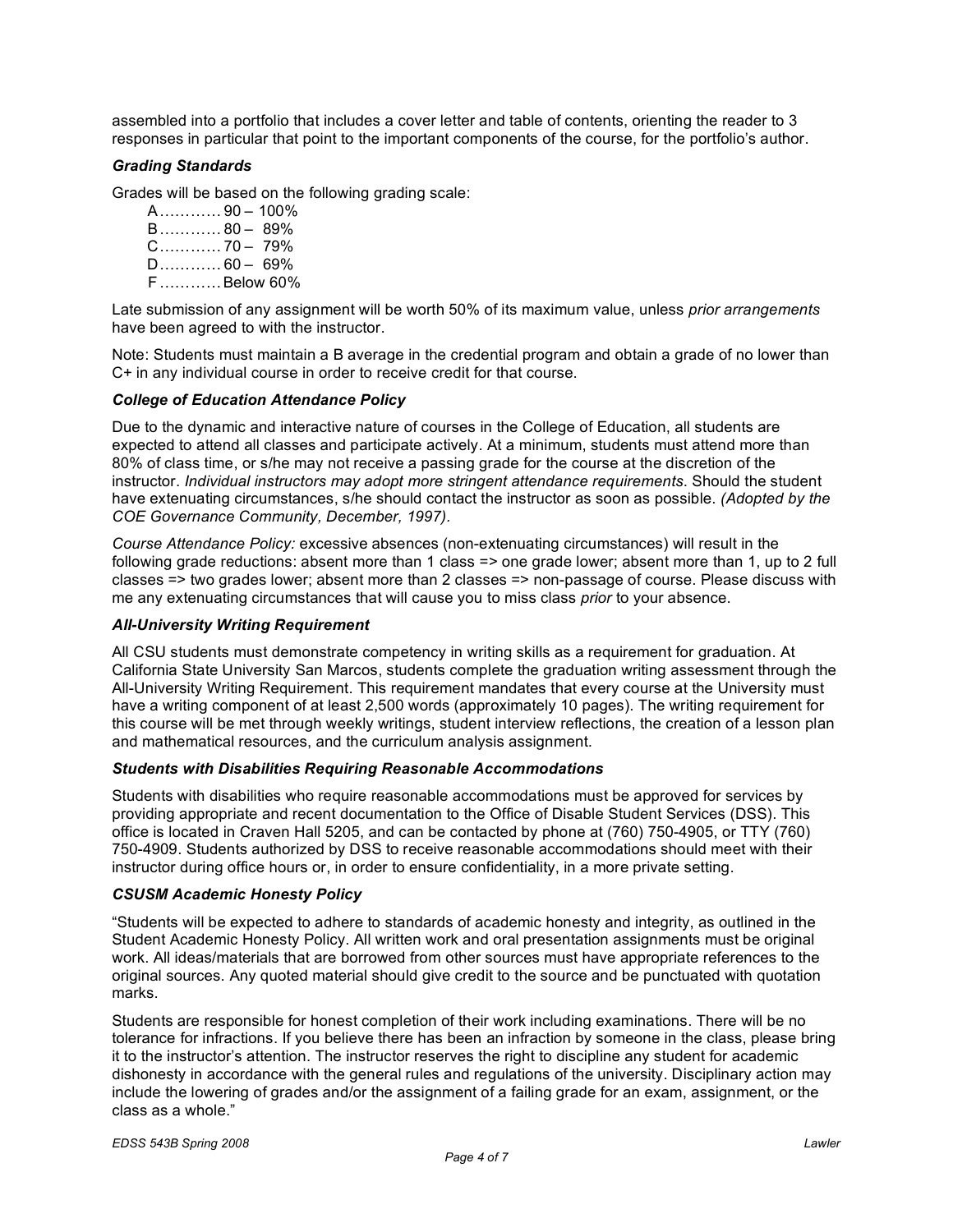Incidents of Academic Dishonesty will be reported to the Dean of Students. Sanctions at the University level may include suspension or expulsion from the University.

*Plagiarism:* As an educator, it is expected that each student will do his/her own work, and contribute equally to group projects and processes. Plagiarism or cheating is unacceptable under any circumstances. If you are in doubt about whether your work is paraphrased or plagiarized see the Plagiarism Prevention for Students website http://library.csusm.edu/plagiarism/index.html. If there are questions about academic honesty, please consult the University catalog.

## *Use of Technology*

Students are expected to demonstrate competency in the use of various forms of technology (i.e. word processing, electronic mail, WebCT6, use of the Internet, and/or multimedia presentations). Specific requirements for course assignments with regard to technology are at the discretion of the instructor. Keep a digital copy of all assignments for use in your teaching portfolio. All assignments will be submitted online, and some will be submitted in hard copy as well. Details will be given in class.

## *Electronic Communication Protocol*

Electronic correspondence is a part of your professional interactions. If you need to contact the instructor, e-mail is often the easiest way to do so. It is my intention to respond to all received e-mails in a timely manner. Please be reminded that e-mail and on-line discussions are a very specific form of communication, with their own nuances and etiquette. For instance, electronic messages sent in all upper case (or lower case) letters, major typos, or slang, often communicate more than the sender originally intended. With that said, please be mindful of all e-mail and on-line discussion messages you send to your colleagues, to faculty members in the College of Education, or to persons within the greater educational community. All electronic messages should be crafted with professionalism and care.

Things to consider:

- Would I say in person what this electronic message specifically says?
- How could this message be misconstrued?
- Does this message represent my highest self?
- Am I sending this electronic message to avoid a face-to-face conversation?

In addition, if there is ever a concern with an electronic message sent to you, please talk with the author in person in order to correct any confusion.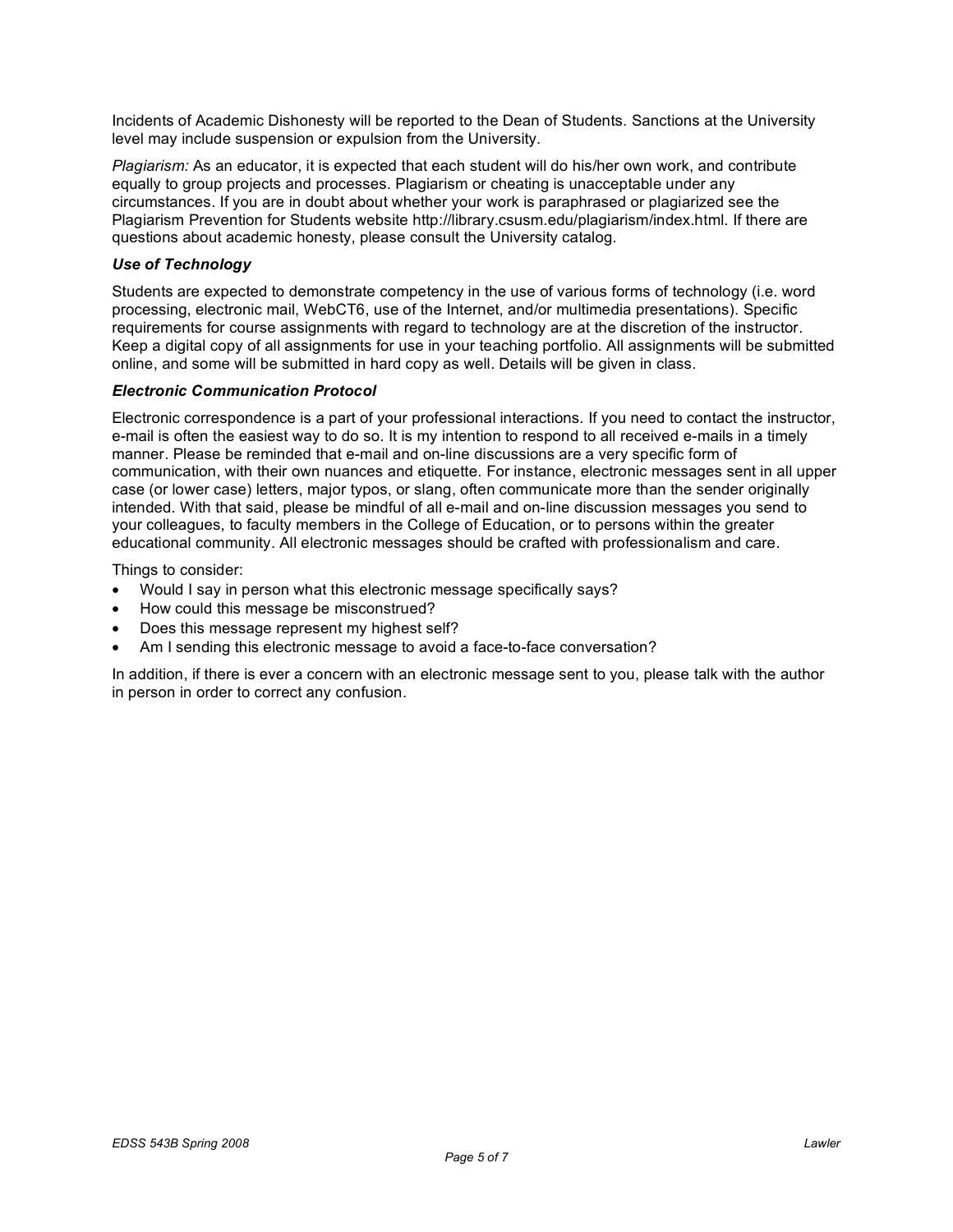| PART 1:<br><b>LANGUAGE STRUCTURE AND</b><br><b>FIRST- AND SECOND-LANGUAGE</b><br><b>DEVELOPMENT</b>                                             | PART 2:<br>METHODOLOGY OF BILINGUAL,<br><b>ENGLISH LANGUAGE DEVELOPMENT,</b><br>AND CONTENT INSTRUCTION                        | PART 3:<br><b>CULTURE AND</b><br><b>CULTURAL DIVERSITY</b>                                          |
|-------------------------------------------------------------------------------------------------------------------------------------------------|--------------------------------------------------------------------------------------------------------------------------------|-----------------------------------------------------------------------------------------------------|
| I. Language Structure and Use:<br><b>Universals and Differences</b><br>(including the structure of English)                                     | I. Theories and Methods of<br><b>Bilingual Education</b>                                                                       | I. The Nature of Culture                                                                            |
| The sound systems of language<br>А.<br>(phonology)                                                                                              | Foundations<br>А.                                                                                                              | Definitions of culture<br>А.                                                                        |
| Word formation (morphology)<br>В.                                                                                                               | Organizational models: What works<br>В.<br>for whom?                                                                           | <b>B.</b> Perceptions of culture                                                                    |
| C.<br>Syntax                                                                                                                                    | C.<br>Instructional strategies                                                                                                 | Intra-group differences (e.g., ethnicity,<br>C.<br>race, generations, and micro-cultures)           |
| Word meaning (semantics)<br>D.                                                                                                                  | <b>II. Theories and Methods for</b><br><b>Instruction In and Through English</b>                                               | Physical geography and its effects on<br>D.<br>culture                                              |
| Language in context<br>Е.                                                                                                                       | Teacher delivery for both English<br>А.<br>language development and content<br>instruction                                     | Cultural congruence<br>Е.                                                                           |
| Written discourse<br>F.                                                                                                                         | <b>B.</b> Approaches with a focus on English<br>language development                                                           | II. Manifestations of Culture: Learning<br><b>About Students</b>                                    |
| Oral discourse<br>G.                                                                                                                            | C. Approaches with a focus on content<br>area instruction (specially designed<br>academic instruction delivered in<br>English) | What teachers should learn about their<br>А.<br>students                                            |
| Nonverbal communication<br>Н.                                                                                                                   | <b>D.</b> Working with paraprofessionals                                                                                       | How teachers can learn about their<br>В.<br>students                                                |
| Language Change<br>L.                                                                                                                           |                                                                                                                                | C. How teachers can use what they learn<br>about their students (culturally<br>responsive pedagogy) |
| II. Theories and Factors in First- and<br><b>Second-Language Development</b>                                                                    | III. Language and Content Area<br><b>Assessment</b>                                                                            | III. Cultural Contact                                                                               |
| A. Historical and current theories and<br>models of language analysis that have<br>implications for second-language<br>development and pedagogy | Purpose<br>А.                                                                                                                  | Concepts of cultural contact<br>А.                                                                  |
| <b>B.</b> Psychological factors affecting first- and<br>second-language development                                                             | Methods<br>В.                                                                                                                  | В.<br>Stages of individual cultural contact                                                         |
| Socio-cultural factors affecting first- and<br>C.<br>second-language development                                                                | State mandates<br>C.                                                                                                           | The dynamics of prejudice<br>C.                                                                     |
| Pedagogical factors affecting first- and<br>D.<br>second-language development                                                                   | <b>D.</b> Limitations of assessment                                                                                            | <b>D.</b> Strategies for conflict resolution                                                        |
| Political factors affecting first- and<br>Е.<br>second-language development                                                                     | <b>Technical concepts</b><br>Е.                                                                                                | IV. Cultural Diversity in U.S. and CA                                                               |
|                                                                                                                                                 |                                                                                                                                | <b>Historical perspectives</b><br>А.                                                                |
|                                                                                                                                                 |                                                                                                                                | Demography<br>В.                                                                                    |
|                                                                                                                                                 |                                                                                                                                | Migration and immigration<br>C.                                                                     |